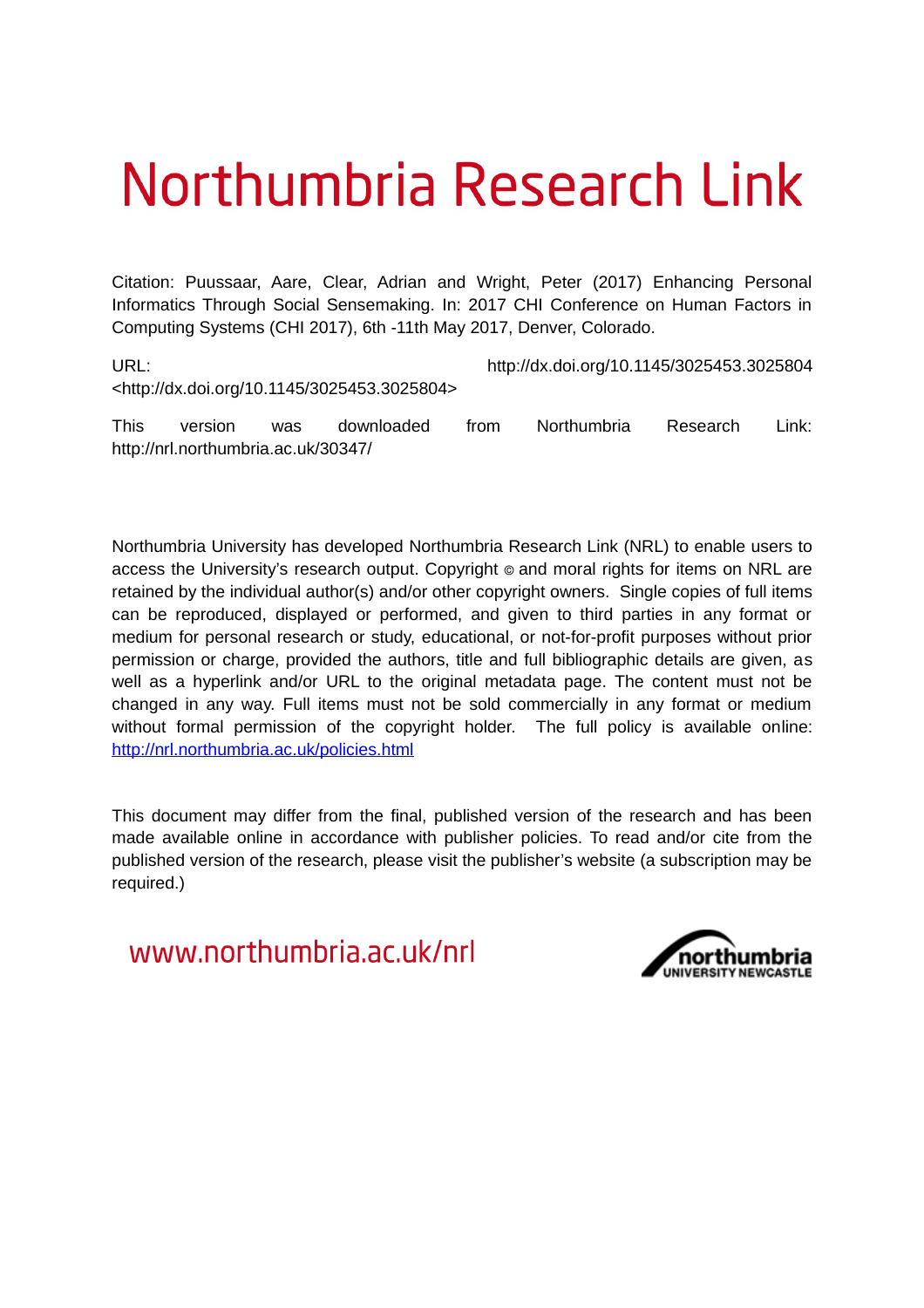# **Enhancing Personal Informatics Through Social Sensemaking**

**Aare Puussaar**  Open Lab, School of Computing Science Newcastle University, UK a.puussaar2@newcastle.ac.uk

**Adrian K. Clear**  School of Computer and Information Sciences Northumbria University, UK adrian.clear@northumbria.ac.uk

**Peter Wright**  Open Lab, School of Computing Science Newcastle University, UK p.c.wright@newcastle.ac.uk

# **ABSTRACT**

Personal informatics practices are increasingly common, with a range of consumer technologies available to support, largely individual, interactions with data (e.g., performance measurement and activity/health monitoring). In this paper, we explore the concept of *social sensemaking*. In contrast to high-level statistics, we posit that social networking and reciprocal sharing of *fine-grained* self-tracker data can provide valuable context for individuals in making sense of their data. We present the design of an online platform called Citizense Makers (CM), which facilitates group sharing, annotating and discussion of self-tracker data. In a field trial of CM, we explore design issues around willingness to share data reciprocally; the importance of familiarity between individuals; and understandings of common activities in contextualising one's own data.

# **Author Keywords**

Personal Informatics; data sharing; social sensemaking.

#### **ACM Classification Keywords**

H.5.m. Information interfaces and presentation (e.g., HCI): Miscellaneous.

# **INTRODUCTION**

With the increase of available tools (e.g. Fitbit, Strava, MyFitnessPal) for recording one's activities, self-tracking has become increasingly popular [8,20]. Motivations for self-tracking vary [13,28], and applications include a wide range of domains and activities that come with their own opportunities for design [2]. Despite the popularity of activity trackers, they suffer from temporary lapses in practices of recording data [18] and high abandonment rates due to range of factors [10,15,22]. Although self-tracking is for the most part an individual activity [24,25], in some cases it is a social and shared activity [13,19,28], and reflection on collected data is influenced and often shaped by social

http://dx.doi.org/10.1145/3025453.3025804

interactions [4]. For example, collaboration takes place in Quantified Self [38] meetings where self-trackers share practices and learn from others, but generally does not involve sensemaking [21] of individuals' data. Most of the tracker applications available [40,41] limit collaboration to only sharing high-level statistics or achievements in order to get extra encouragement or peer support [17,26,29] for behavioural change [11,12,27]. And, a lack of context can make data difficult to interpret, as Slovak et al. [30] found in relation to the sharing of heart rate among couples, for example. Collaborations with personal informatics data has also been studied in chronic self-care applications  $[1,3,9,31,35,39]$ . While in some cases the analysis of data can be a joint effort in this domain [1,9], in contrast to our approach here the sharing (and importantly, making sense of) data is still unidirectional. Epstein et al. [14] used Value Sensitive Design to explore models of sharing fine-grained data. Building on this prior work, a key challenge that we take up in this paper is understanding appropriate ways of reciprocal sharing and presenting data in context, so that it can be *meaningfully related to activities and everyday life* for all parties involved [2].

Our contributions are, first, the design and implementation of CM interactive visual tool for social sensemaking of personal tracker data. This entails sharing and comparing temporal traces of personal tracker data, and facilitating dialogue that is programmatically related to parts of the collective datasets, i.e., making subjective statements and asking questions of each other's data based on these comparisons. Secondly, in a field trial of CM we explore sharing models in practice to understand how social context of data contributes to sensemaking, and to investigate what is the real value in exploring other's data and how is this value distributed? How much context is needed to make sense of data? Is there value in reflecting on our own activities and daily lives in the context of other's data? What mechanisms would be required for us to be able to make sense of another's datasets and how might technology mediate this value exchange?

#### **DESIGN OF CITIZENSE MAKERS**

Our design-led approach consisted of preliminary focus groups to understand data sharing and sensemaking practices with conventional tracker interfaces, and the design and evaluation of CM. We recruited an opportunistic sample of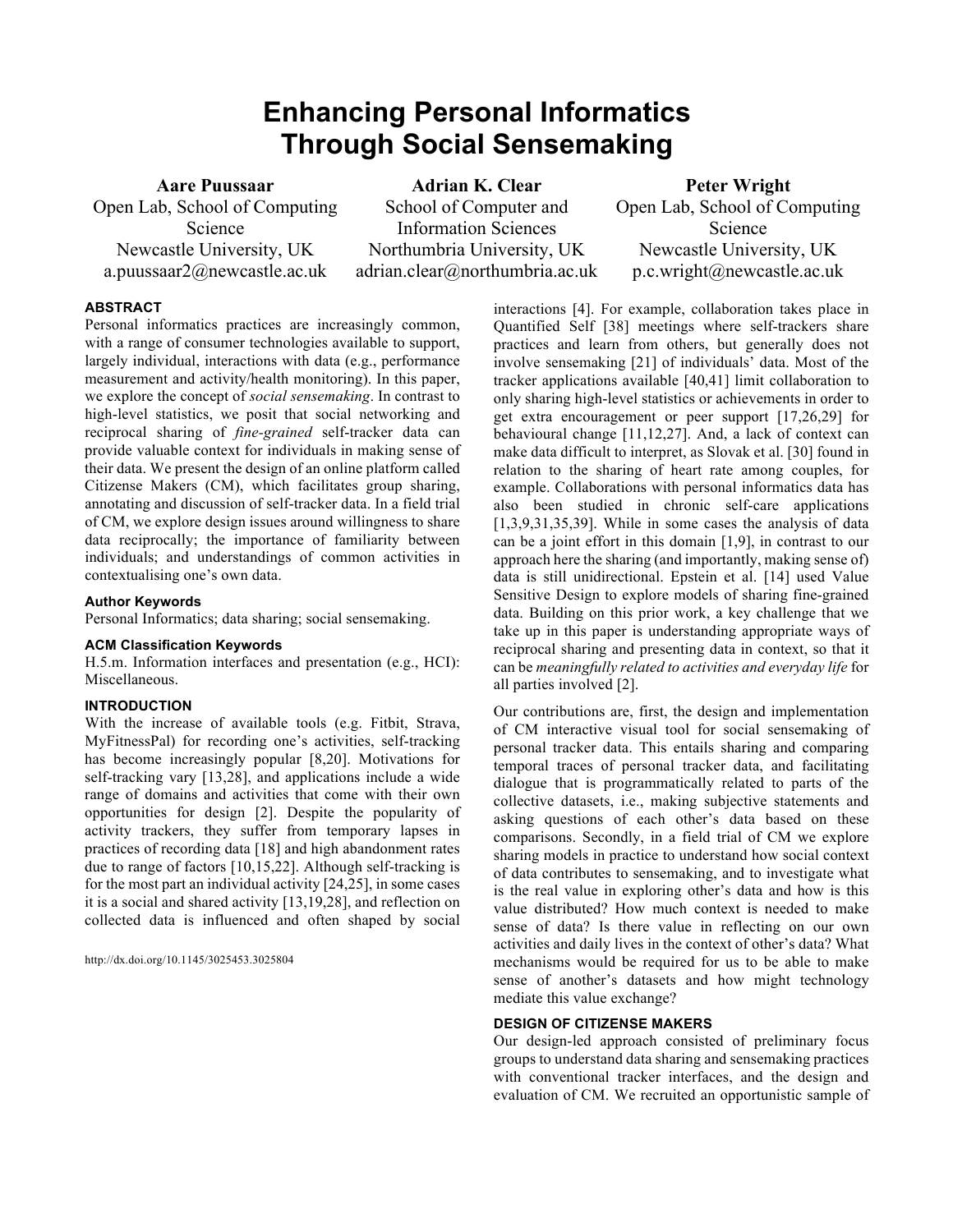participants (n=20) from a parallel research study where 4 offices were provided with Fitbits to monitor their heart rate in response to weekly changes in their office environment. Fitbits were used for data collection and participants were not given any other instructions for using them. Over the course of a 12-week study we ran weekly focus groups where we asked questions about practices of sharing and exploring data that emerged. We transcribed and thematically analysed these [6], with key themes emerging around engaging with data, lack of controls for sharing, additional measures for comparison, and meaningful social functionalities. We show how these themes informed the design of CM.

# **Data Driven Narratives**

People were interested in seeing patterns in different datasets that the Fitbit was recording. They often got confused as they clicked between different datasets to do the comparison. For example, one participant tried to find correlations between sleep and heart rate: *'I couldn't find any [correlations], like if I sleep more does it make your heart slower, and if I sleep less does it make it higher? But I'm not very good at numbers so I can't figure it out'* (Susan).

**Design:** To make this task manageable, we chunked the data into sections based on the time of day (e.g. 'morning'). Once a day is selected, the platform automatically constructs a 'data story' from it. Our approach to data interaction is based on data driven stories or interactive storytelling [32–34]. We adopted a scroll-based interaction to navigate through data. This method requires less effort from the people and it is almost always preferred over clicking as a way to make content visible [5]. Adding additional context to the data creates new opportunities for interpretation, which can be further enhanced by interactive visual tools [7,23] and the storytelling approach. Unlike Fitbit, CM does not provide aggregated statistics. Instead, it lets people explore and look for interesting patterns in the fine-grained data.

# **Levels of Sharing, Privacy and Control Over Data**

When we spoke to participants about control over data and privacy, they recounted that they were happy to share their data with their friends and co-workers, but were less comfortable sharing data beyond this circle. It was also evident that the sharing was affected by type of data. One participant stated: *'We've looked into the privacy settings in Fitbit and I generally set everything - I'll share anything as long as we're friends. I don't want to share it beyond that. I think that's a bit strange sharing your heartbeat with the world'* (Tim). Also, people were conscious that their activities are recorded and made available for others to see. This fear of surveillance was uncomfortable and sometimes even made them change their behaviour: *'I started feeling […] like, "Big Brother is watching me" sort of thing. "I'd better not do that. It will record somewhere"'* (James). Participants thought that their privacy was intruded on when colleagues questioned them about the activities they did in their spare time: *'I find it creepy when somebody tells me what I have been doing at the weekend […]. Personally I* 

# *think it is right on the borderline of being a little bit too much information [shared]'* (Ryan).

**Design:** We designed CM so that people could set individual rights for each person they wanted to share data with. From Epstein et al.'s [14] design considerations and our study findings, we arrived at two shareable transformations of finegrained data – Detailed Single-Day View and Limited Hours View. We modified the Single-Day approach to enable people to choose weekdays and/or weekends to share data. In addition, the Limited Hours allowed people to set limits to the range of hours they want to share. By default, data sharing was turned off.

# **Meaningful comparison**

One of the participants drew our attention to the utility of social context for sensemaking: *'If each other's heart rate was plotted on a graph with a section of a day where we were all kind of in this situation just inactive, sitting at a desk, then it will be interesting to see how who's doing what. And, you know, if something happened in the office that affected everyone, doesn't everyone kind of spike?'* (Tim). Sharing data and knowing that it is constantly recorded made people quite competitive. Participants were constantly checking Fitbit leader boards and even engaged in challenges. One of the participants felt that the numeric representation of steps does not give them a good comparison: *'The frustrating thing for me is there's really only the steps metric that's a comparison, whereas if you like look at active minutes or cardio exercise or other elements of the data, then there will be more [better comparisons]'* (Jake).

**Design:** We implemented functionality to allow people to visualise their own data alongside other peoples' for a specific timeframe, in order to explore the role of social context in improving the sensemaking process (Figure 1). Being able to explore and compare fine-grained data in the context of others might lead to better understandings through visible connections between real life events and interactions with others.

# **Social Sensemaking**

In addition to having competitions (using Fitbit's interface) and comparing step counts with each other, participants also had conversations in person around these numbers. When asking participants if they talked about the data, they said that *'we've all swapped stories'* (Dan) and *'we've sort of compared notes'* (Frank). These discussions about the data provided additional context to make sense of it and to compare it to their own data.

**Design:** To facilitate this discussion and to link it to the data, we built an annotation system into CM. This allows people to mark a specific section of the data using *brushing* (i.e., selecting a subset of the data with an input device), and add textual annotations. These short comments or stories are then stored in a database linking to the specific data that was commented on. We distinguished two types of comments: private comments and public comments. Private comments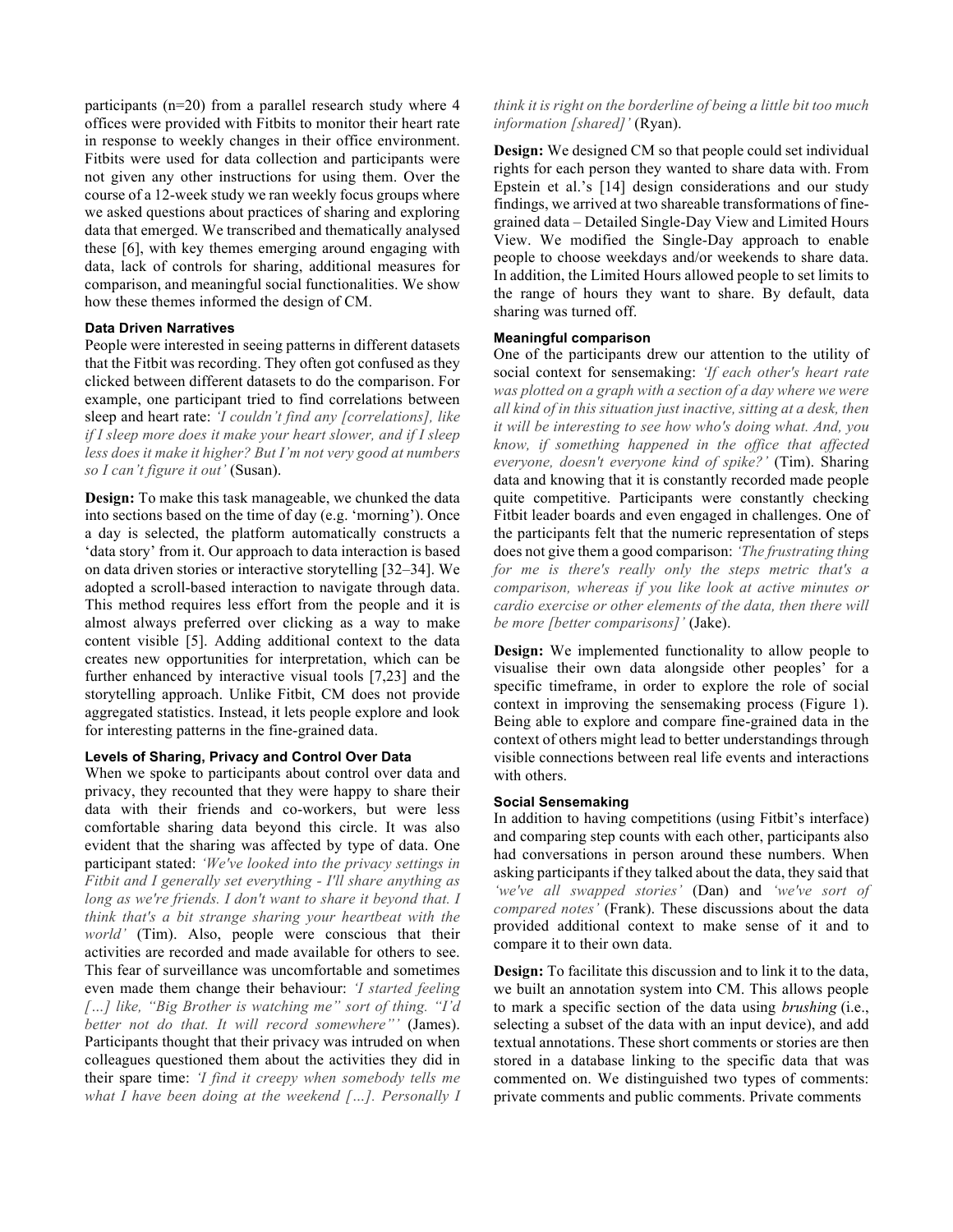

**Figure 1. View from CM of multiple individuals' morning heart rates on the same timeline with brushed section.**

are for personal reflection and only visible to the individual who enters them. Public comments are visible to all the people who are selected and whose data is displayed on the graph, when brushing occurs.

# **DEPLOYMENT AND EVALUATION**

For the deployment of CM we recruited 18 participants (4 female) using purposive sampling. Seven participants from the formative study took part. Additional participants were recruited by snowball sampling via university mailing lists. Over the course of 2-weeks, we asked people to wear their Fitbits and use CM in their own time to share and explore their data. We sent them a link to CM, accompanied by a 5 minute video of how to use it. Participants received a £15 voucher for taking part. We subsequently interviewed (15-20 mins. semi-structured) 14 participants to understand their experiences with CM. In total, 4 hours of audio were recorded, transcribed and thematically analysed [6].

#### **Willingness to share**

Participants' willingness to share depended on the type of data in question: *'I was happy to share all my steps and stuff. Maybe if I had heart rate [data] I might not share that as much'* (Tom). They discussed clear sharing boundaries that distinguish self–use from sharing with others in the office, sharing with others in the study, and sharing with everyone, including other institutions. All the participants said that they chose to share data with people they knew personally or who they were *'aware of already'*. This was not so much a privacy issue: rather, it was mainly because they felt that strangers would not benefit from looking at their data. Although participants said that they would be more encouraged to share their data if it were anonymised, they did not see the usefulness of sharing it without context, i.e., who the person is or what their routines were. Referring back to the benefits of sharing, people were unsure whether sharing would be reciprocal: *'I didn't really want to share my data with other people who I didn't know. Especially when I wasn't sure that I wasn't going to see their data in return'* (Fin)*.* However, if somebody they did not know already shared data with them then they were more likely to share their data in return, pointing to the reciprocal nature of sharing. Hence, joint-sharing between people who did not know each other often depended on one pe taking the first

step: *'…another two names popped up and I was just like, "Oh, if people are happy to do it then I'll…" and I clicked everyone. Just shared it with everyone after that'* (Leo).

# **The utility of other people's data**

Participants compared individual data to other people's as a way of baselining for normative comparison of health and exercise. They also shared with groups to compare common activities and for competition. People were interested in comparing their data with others as a way of contextualising it: *'It helps you get more grounded in different metrics, because you compare them to different people'* (Andrew), and *'to be able to drill down further than you can with Fitbit'*  (Jane). People noted that although it gives you a way to compare and see where you fit in the grand scheme of things, it is a more useful tool when they share common activities and experiences that can provide a basis for comparison: *'If you're not having the experience at the same time as somebody else, it's a bit arbitrary […] shared experiences, how the same thing affected people differently is kind of interesting as well'* (Jane).

Although the interface allowed people to explore their data and search for interesting new patterns, they often focused on specific, known activities. For example, one group of participants played 5-a-side football with each other and they were curious to see whether they could identify and compare data from that: *'If you had some kind of a macro view for football, just call it "Football View". It would be brilliant to see that as a breakdown and annotate things'* (Robert). For the people who were more interested in the competitive aspect of self-tracking, it gave new dimensions for comparing performance. It revealed the rich dynamics of the experience or performance that would otherwise be hidden in a daily step count. Importantly, the value in this relied on an understanding of the activity, either through having participated in it (as was the case for the football) or through concrete knowledge of its structure (e.g., an hour-long game with average heart rate and step count).

### **Discussing data**

People working in the same office were already used to informally discussing their own data with others, but with CM, they could start discussing other people's data as well. Overall, 60 comments were entered to the system over the 2 week deployment. People often used discussion board for informal jokes, and this led to surprising realisations about what could be inferred from their data. One of the participants had a realisation after receiving a comment on his data: *'I was saying, "You guys look super active," and someone turned around and was like, "Yes, I think you were in bed then." […] after that comment, I was like, "People are looking at my data!"'* (Robert).

In another example, a participant received a comment that was he *'kicking around a football'* at the time he was supposed to be working. This highlights the importance of people always having control over how their data is shared. The social element of discussions was appealing to people.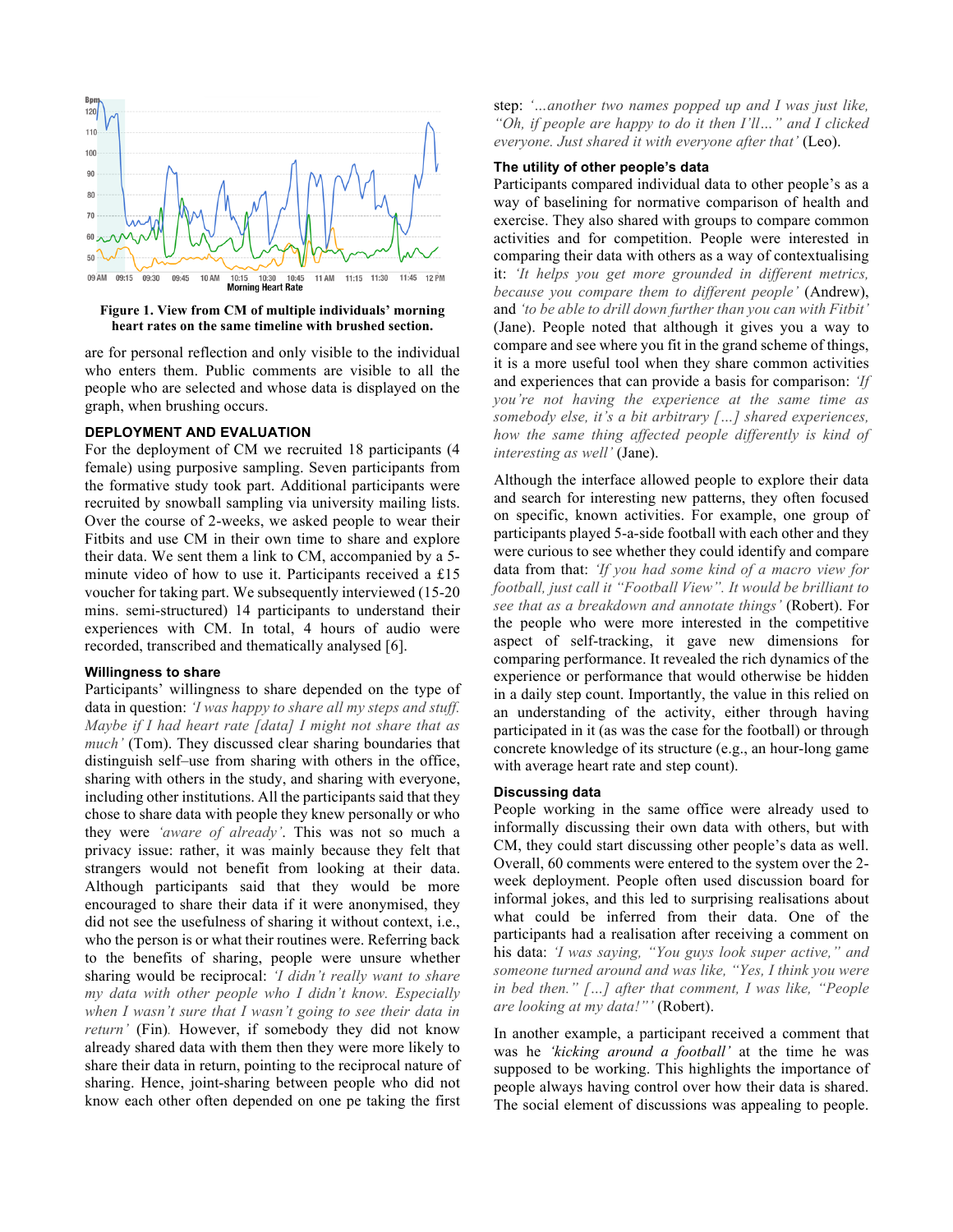However, as with visualising and comparing data, people found that discussions were more useful in contextualising their data when they had engaged in mutual activities. *'For the group discussion, I mostly used it where I already knew that there was a group activity'* (Jeremy). This was one of the reasons why people did not want to initiate discussions with strangers on the platform. If they did not know the person and did not share common activities, they felt '*kind of weird'* and *'Big Brotherly'* adding comments to their data.

# **DISCUSSION**

Our study illustrates the value of socially contextual data exploration, as well has highlighting challenges around people's willingness to share data reciprocally, and engaging in meaningful interactions with such data. Here, we outline future design considerations for CM, as well as understandings of people's perceptions and current practices around collective sensemaking [21].

### **Significance of everyday activities**

A common theme in our findings is the significance of everyday activities as abstractions for exploring and understanding data. Our participants got more value out of seeing data about specific events or activities that they engaged in with others. Prior work points to ways of supporting this abstraction with pre-processing and visualisation, where subsets of data from meaningful events, locations and activities are presented to people as 'cuts' [16]. While this work placed an emphasis on individuals and their personal goals, it is evident from our findings that the concept of a 'cut' is highly relevant for reciprocal sharing and collaborative exploration of data. But how might these be best represented for social sensemaking, and what implications might they have for sharing and collaboration?

In one sense, interactions with cuts might support the development of 'mental models' of the relationships between physiological indicators and behavioural and environmental factors. This was an issue that arose from people's attempts of trying to make sense of their own data, and is further increased in interactions with the data of others. Some examples might be people looking for traces of work related stress from their heart rate data or trying to understand what meaningful levels of heart rate might be for physical activities, and how these change. Related work by Wang et al. [37] investigated how sensor data reveals effects of increased workload on students' health, mental well-being and academic performance. Behavioural trends clearly impact on physiological indicators and cuts can provide useful units for analysing and monitoring these longer-term correlations, and better understanding them by sharing, discussing and collaborating with others.

#### **Extended sharing preferences**

Our findings have shown that the use of temporal semantics for specifying sharing preferences, and the possibilities of sharing with strangers, sometimes led to anxieties related to the open-endedness around who could see what. A promising role for cuts in sharing data is to limit the scope of what is shared to manageable and meaningful units. For example, consider activities like the 5-a-side football match: some people who engaged in this collaborative data collection activity might not wish to share their data outside of this particular event. They might only want share and compare this specific activity instead of a specific day or time interval [14]. In Epstein et al.'s [16] study, people pointed out that they are more likely to share cuts as summaries, instead of raw daily lifelogs which can be overwhelming to understand and might reveal too much [14]. In a sense, some of our participants already marked and annotated cuts in the data by highlighting segments linked to comments or discussion.

Participants expressed an interest in extending this feature to support additional functionality such as automatic tagging of events and highlighting of interesting relations in data, both on an individual level and in relation to others. Tsubouchi et al. [36] have attempted to detect social relationships using machine learning on Fitbit fine-grained sensor data. By adding this to CM we could present people with some of the cuts and social context automatically detected in the data, using these as our basic units for sharing and discussing data with others. While participants could do this themselves, the automated detection of individual and shared experiences might provide a more effective model for sustaining engagement with the platform and data. Importantly, this might also be applied to alleviate concerns about how others might see their data (e.g., using pattern recognition to suggest potentially sensitive cuts prior to sharing). While cuts serve as sensible units for sharing and indexing data, they must be integrated into CM in a coherent way, alongside the data narratives and chunks that were beneficial to participants. Key challenge for design is balancing tensions of providing freedom to share, explore, and customise the flow of data, while also providing engaging routes into interactions with the data and alleviating anxieties around willingness to share.

### **CONCLUSION**

We investigated the concept of social sensemaking with the Citizen Makers platform, which allows individuals to share and explore their fine-grained fitness tracker data in relation to others. Our study demonstrates that with this type of data, privacy concerns might be alleviated using abstractions of the data and the mutual benefits of sharing these. However, the value is foremost when people share a common activity, interest or goal.

# **ACKNOWLEDGMENTS**

We thank Ailsa McKenzie for helping with the focus groups, Thomas Ploetz, Thomas Nappey and Edward Jenkins for their contributions towards the design of the platform. This research was funded through the EPSRC Centre for Doctoral Training in Digital Civics (EP/L016176/1). Data supporting this publication is not openly available due to confidentiality considerations, but may be possible under appropriate agreement. Additional metadata record at 10.17634/154300- 36. Please contact Newcastle Research Data Service at rdm@ncl.ac.uk for further information or access requests.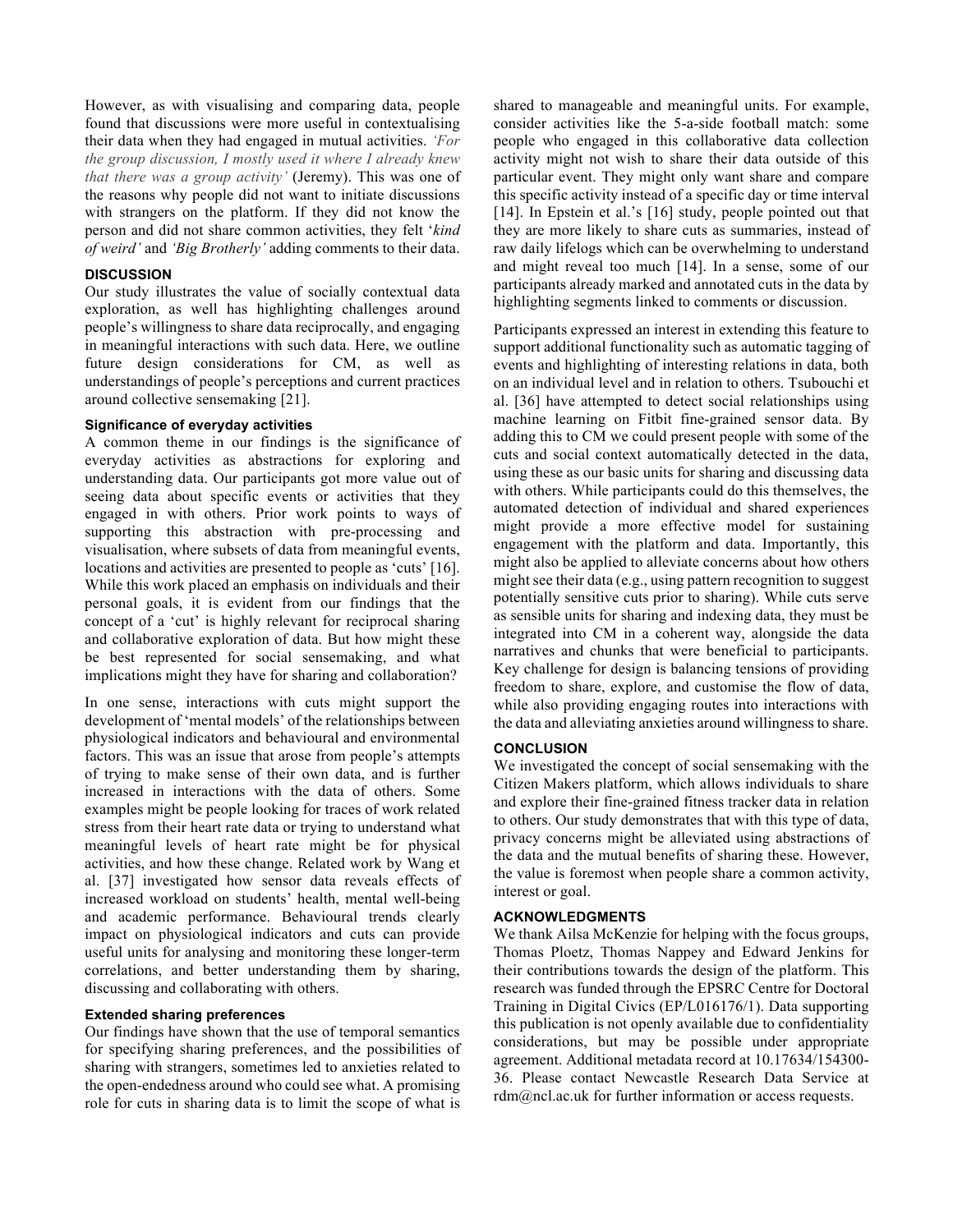# **REFERENCES**

- 1. Rikke Aarhus, Stinne a Ballegaard, and Thomas R Hansen. 2009. The eDiary: Bridging home and hospital through healthcare technology. *Ecscw 2009*, September: 63–83. https://doi.org/10.1007/978-1- 84882-854-4\_4
- 2. Amid Ayobi, Paul Marshall, and Anna L. Cox. 2016. Reflections on 5 Years of Personal Informatics : Rising Concerns and Emerging Directions. *Proceedings of the 2016 CHI Conference Extended Abstracts on Human Factors in Computing Systems - CHI EA '16*: 2774– 2781. https://doi.org/10.1145/2851581.2892406
- 3. Greg Barish, Patricia Lester, William R. Saltzman, and Eric Elbogen. 2014. Beyond sensors: reading patients through caregivers and context. *Proceedings of the 2014 ACM International Joint Conference on Pervasive and Ubiquitous Computing Adjunct Publication - UbiComp '14 Adjunct*: 1273–1277. https://doi.org/10.1145/2638728.2638811
- 4. Eric P S Baumer and Gates Hall. 2015. Reflective Informatics : Conceptual Dimensions for Designing Technologies of Reflection. *Proceedings of the 33rd Annual ACM Conference on Human Factors in Computing Systems - CHI '15*: 585–594. https://doi.org/10.1145/2702123.2702234
- 5. Mike Bostock. 2016. How to Scroll. Retrieved January 15, 2016 from https://bost.ocks.org/mike/scroll/
- 6. Virginia Braun and Victoria Clarke. 2006. Using thematic analysis in psychology. *Qualitative Research in Psychology* 3, 2: 77–101.
- 7. Eun Kyoung Choe, Bongshin Lee, and M C Schraefel. 2015. Characterizing Visualization Insights from Quantified Selfers' Personal Data Presentations. *IEEE Computer Graphics and Applications* 35, 4: 28–37. https://doi.org/10.1109/MCG.2015.51
- 8. Eun Kyoung Choe, Nicole B. Lee, Bongshin Lee, Wanda Pratt, and Julie A. Kientz. 2014. Understanding Quantified-Selfers' Practices in Collecting and Exploring Personal Data. *Proceedings of the 32nd annual ACM conference on Human factors in computing systems - CHI '14*: 1143–1152. https://doi.org/10.1145/2556288.2557372
- 9. Chia-fang Chung, Kristin Dew, Allison Cole, Jasmine Zia, James Fogarty, Julie A Kientz, Sean A Munson, Human Centered Design, and Computer Science. 2016. Boundary Negotiating Artifacts in Personal Informatics: Patient-Provider Collaboration with Patient-Generated Data. *Proceedings of the 19th ACM Conference on Computer-Supported Cooperative Work & Social Computing - CSCW '16*: 770–786. https://doi.org/10.1145/2818048.2819926
- 10. James Clawson, Jessica A. Pater, Andrew D Miller, Elizabeth D. Mynatt, and Lena Mamykina. 15AD. No longer wearing: investigating the abandonment of

personal health-tracking technologies on craigslist. *Proceedings of the 2015 ACM International Joint Conference on Pervasive and Ubiquitous Computing - UbiComp '15*: 647–658. https://doi.org/10.1145/2750858.2807554

- 11. Sunny Consolvo, Katherine Everitt, Ian Smith, and James a. Landay. 2006. Design requirements for technologies that encourage physical activity. *Proceedings of the SIGCHI conference on Human Factors in computing systems - CHI '06*: 457–466. https://doi.org/10.1145/1124772.1124840
- 12. Sunny Consolvo, Predrag Klasnja, David W. McDonald, Daniel Avrahami, Jon Froehlich, Louis LeGrand, Ryan Libby, Keith Mosher, and James a. Landay. 2008. Flowers or a robot army?: Encouraging awareness & activity with personal, mobile displays. *Proceedings of the 10th international conference on Ubiquitous computing - UbiComp '08*: 54–63. https://doi.org/10.1145/1409635.1409644
- 13. Chris Elsden and David S Kirk. 2015. A Quantified Past: Remembering with Personal Informatics. *Human–Computer Interaction*: 518–557. https://doi.org/10.1080/07370024.2015.1093422
- 14. Daniel A. Epstein, Alan Borning, and James Fogarty. 2013. Fine-grained sharing of sensed physical activity. *Proceedings of the 2013 ACM international joint conference on Pervasive and ubiquitous computing - UbiComp '13*: 489–498. https://doi.org/10.1145/2493432.2493433
- 15. Daniel A. Epstein, Monica Caraway, Chuck Johnston, An Ping, James Fogarty, and Sean A. Munson. 2016. Beyond Abandonment to Next Steps. *Proceedings of the 2016 CHI Conference on Human Factors in Computing Systems - CHI '16*: 1109–1113. https://doi.org/10.1145/2858036.2858045
- 16. Daniel A. Epstein, Felicia Cordeiro, Elizabeth Bales, James Fogarty, and Sean A. Munson. 2014. Taming Data Complexity in Lifelogs: Exploring Visual Cuts of Personal Informatics Data. *Proceedings of the 2014 conference on Designing interactive systems - DIS '14*: 667–676. https://doi.org/10.1145/2598510.2598558
- 17. Daniel A. Epstein, Bradley H. Jacobson, Elizabeth Bales, David W. McDonald, and Sean A. Munson. 2015. From "nobody cares" to "way to go!" *Proceedings of the 18th ACM Conference on Computer Supported Cooperative Work & Social Computing - CSCW '15*: 1622–1636. https://doi.org/10.1145/2675133.2675135
- 18. Daniel A. Epstein, An Ping, James Fogarty, and Sean A. Munson. 2015. A lived informatics model of personal informatics. *Proceedings of the 2015 ACM International Joint Conference on Pervasive and Ubiquitous Computing - UbiComp '15*: 731–742. https://doi.org/10.1145/2750858.2804250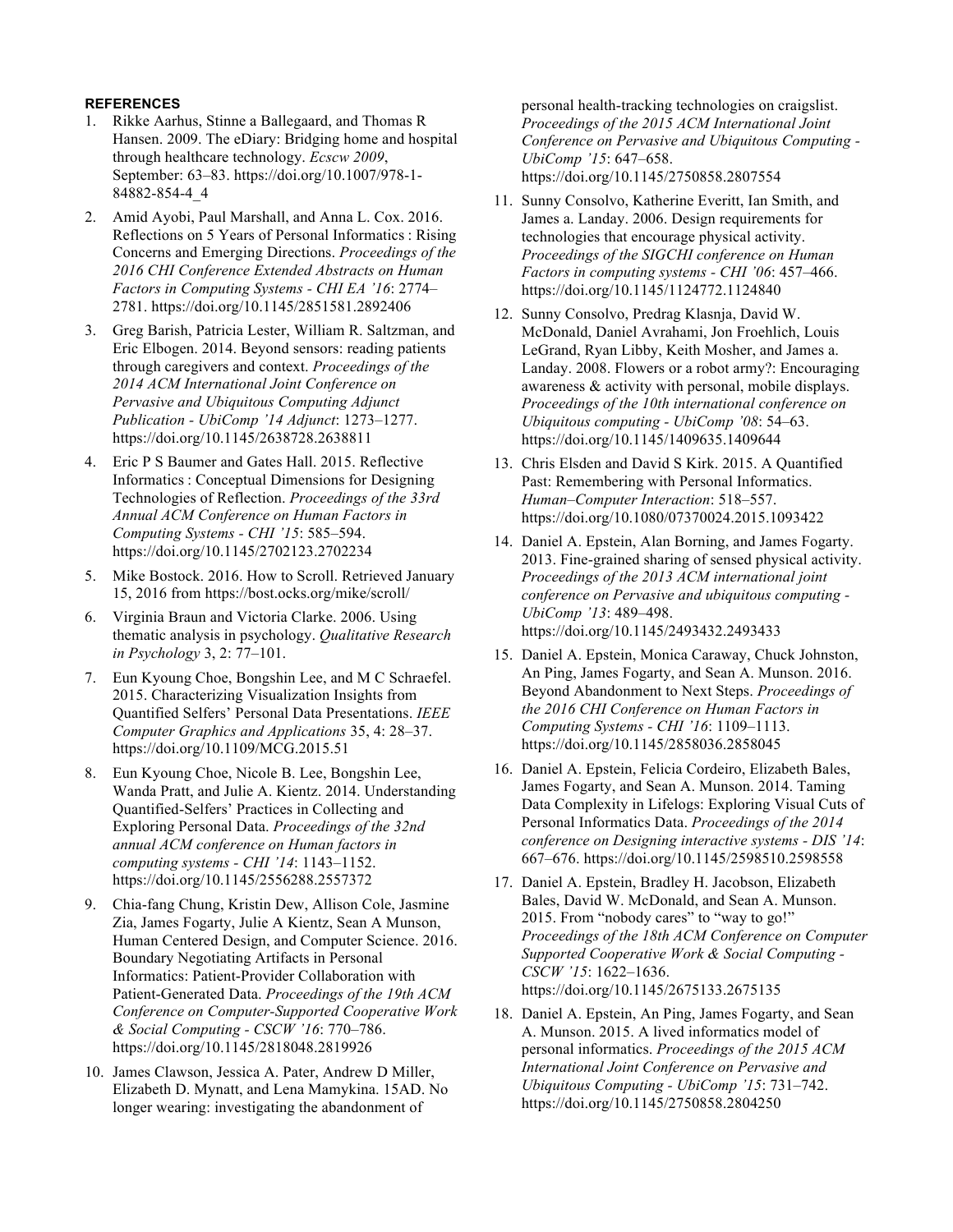- 19. Rowanne Fleck and Daniel Harrison. 2015. Shared PI : Sharing Personal Data to Support Reflection and Behaviour Change. *Workshop on "Beyond Personal Informatics: Designing for Experiences of Data" - CHI '15*. Retrieved from http://discovery.ucl.ac.uk/id/eprint/1463858
- 20. Thomas Fritz, Elaine M Huang, Gail C Murphy, and Thomas Zimmermann. 2014. Persuasive Technology in the Real World: A Study of Long-Term Use of Activity Sensing Devices for Fitness. *Proceedings of the 32nd annual ACM conference on Human factors in computing systems - CHI '14*: 487–496. https://doi.org/10.1145/2556288.2557383
- 21. George W. Furnas and Daniel M. Russell. 2005. Making sense of sensemaking. *CHI '05 extended abstracts on Human factors in computing systems - CHI '05*: 2115–2116. https://doi.org/10.1145/1056808.1057113
- 22. Daniel Harrison, Paul Marshall, Nadia Bianchi-Berthouze, and Jon Bird. 2015. : barriers, workarounds and customisation. *Proceedings of the 2015 ACM International Joint Conference on Pervasive and Ubiquitous Computing - UbiComp '15*: 617–621. https://doi.org/10.1145/2750858.2805832
- 23. Ian Li. 2011. Personal informatics & context: Using context to reveal factors that affect behavior. Ph.D Dissertation. Retrieved from http://repository.cmu.edu/dissertations/100/
- 24. Ian Li, Anind Dey, and Jodi Forlizzi. 2010. A stagebased model of personal informatics systems. *Proceedings of the 28th international conference on Human factors in computing systems - CHI '10*: 557– 566. https://doi.org/10.1145/1753326.1753409
- 25. Ian Li, Anind K Dey, and Jodi Forlizzi. 2011. Understanding my data, myself. *Proceedings of the 13th international conference on Ubiquitous computing - UbiComp '11*: 405–414. https://doi.org/10.1145/2030112.2030166
- 26. James J Lin, Lena Mamykina, Silvia Lindtner, Gregory Delajoux, and Henry B Strub. 2006. Fish'n'Steps: Encouraging Physical Activity with an Interactive Computer Game. *Proceedings of the 8th international conference on Ubiquitous Computing - UbiComp '06*: 261–278. https://doi.org/10.1007/11853565\_16
- 27. Sean A Munson and Sunny Consolvo. 2012. Exploring Goal-setting , Rewards , Self-monitoring , and Sharing to Motivate Physical Activity. *Proceedings of the 6th International Conference on Pervasive Computing Technologies for Healthcare*: 25–32. https://doi.org/10.4108/icst.pervasivehealth.2012.2486 91
- 28. John Rooksby, Mattias Rost, Alistair Morrison, and Matthew Chalmers Chalmers. 2014. Personal tracking as lived informatics. *Proceedings of the 32nd annual*

*ACM conference on Human factors in computing systems - CHI '14*: 1163–1172. https://doi.org/10.1145/2556288.2557039

- 29. Mattias Rost, John Rooksby, and Claire McCallum. 2015. FITtogether : An " Average " Activity Tracker. *Workshop on "Beyond Personal Informatics: Designing for Experiences of Data" - CHI '15*. Retrieved from http://johnrooksby.org/papers/CHI2015\_FITtogether.p df
- 30. Petr Slovák, Joris Janssen, and Geraldine Fitzpatrick. 2012. Understanding heart rate sharing. *Proceedings of the 2012 ACM annual conference on Human Factors in Computing Systems - CHI '12*, February: 859–868. https://doi.org/10.1145/2207676.2208526
- 31. Andrea Taylor, Richard Wilson, and Stefan Agamanolis. 2009. Supporting carers in their caring role through design. *Proceedings of the 27th international conference extended abstracts on Human factors in computing systems - CHI EA '09*: 3985– 3990. https://doi.org/10.1145/1520340.1520605
- 32. New York Times. 2013. Year of Interactive Storytelling. Retrieved August 10, 2016 from http://www.nytimes.com/newsgraphics/2013/12/30/yea r-in-interactive-storytelling/
- 33. New York Times. 2014. Year of Interactive Storytelling. Retrieved August 10, 2016 from http://www.nytimes.com/interactive/2014/12/29/us/yea r-in-interactive-storytelling.html
- 34. New York Times. 2015. Year of Interactive Storytelling. Retrieved August 10, 2016 from http://www.nytimes.com/interactive/2015/us/year-ininteractive-storytelling.html
- 35. Tammy Toscos, Kay Connelly, and Yvonne Rogers. 2012. Best Intentions: Health Monitoring Technology and Children. *Proceedings of the 2012 ACM annual conference on Human Factors in Computing Systems - CHI '12*: 1431–1440. https://doi.org/10.1145/2207676.2208603
- 36. Kota Tsubouchi, Osamu Saisho, Junichi Sato, Seira Araki, and Masamichi Shimosaka. 2015. Fine-grained social relationship extraction from real activity data under coarse supervision. *Proceedings of the 2015 ACM International Symposium on Wearable Computers - ISWC '15*: 183–187. https://doi.org/10.1145/2802083.2808402
- 37. Rui Wang, Fanglin Chen, Zhenyu Chen, Tianxing Li, Gabriella Harari, Stefanie Tignor, Xia Zhou, Dror Ben-Zeev, and Andrew T Campbell. 2014. StudentLife: assessing mental health, academic performance and behavioral trends of college students using smartphones. *Proceedings of the 2014 ACM International Joint Conference on Pervasive and*